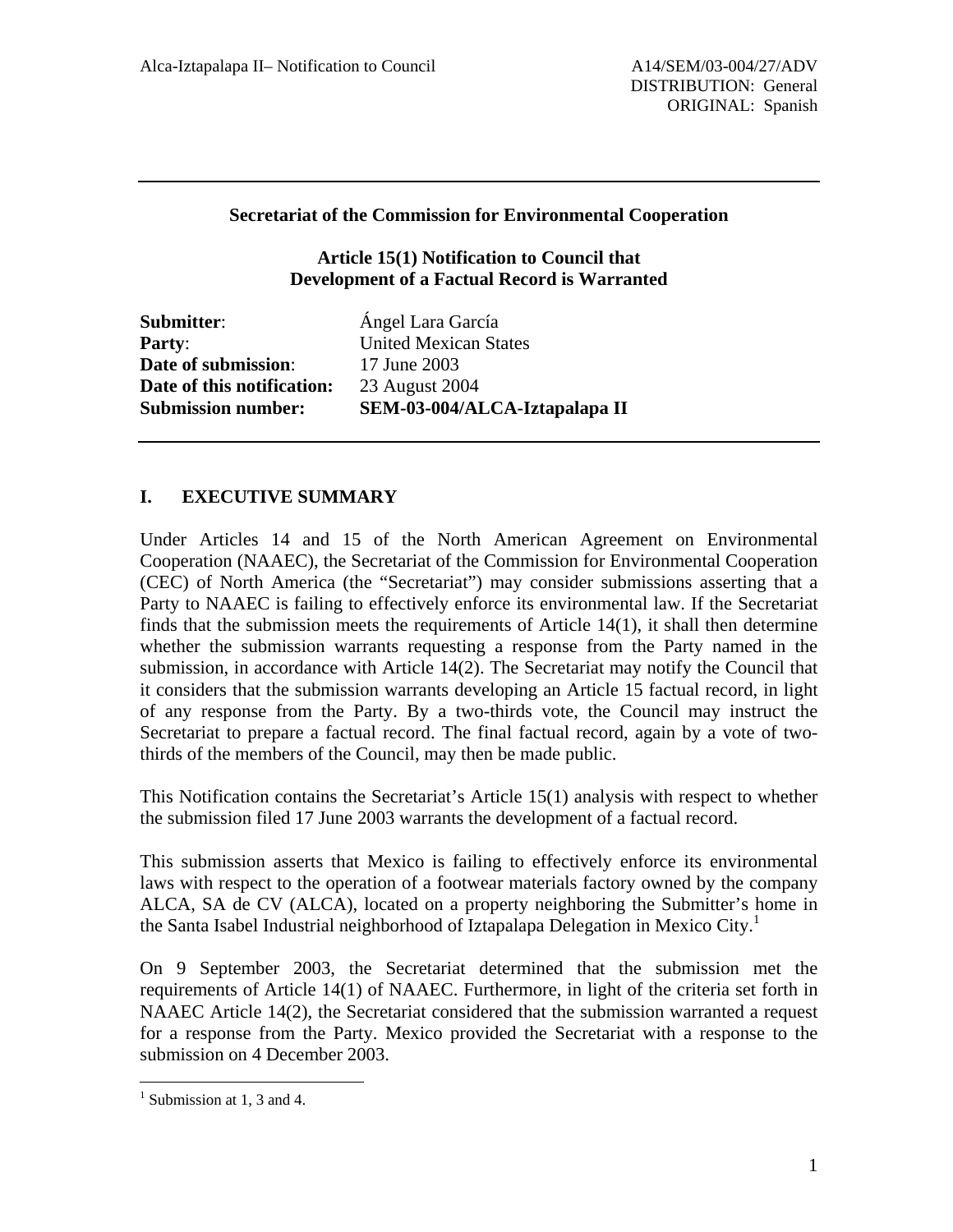Although the submission and Mexico's response provides some information regarding certain proceedings related to the assertions in the submission, central questions regarding those assertions remain. The proceedings discussed in the submission and Mexico's response were all concluded well before the filing of the Submitter's submissions in November 2002 and June 2003, in which the Submitter asserts that ALCA's alleged violations continue despite any action Mexico has taken, and the Secretariat has no information indicating that any action has been taken with respect to the assertions in the submission since the filing of the submissions. Accordingly, as described further in this notification, pursuant to Article 15(1) of NAAEC, the Secretariat hereby notifies the Council that the submission warrants the development of a factual record in accordance with the provisions of section IV below.

# **II. THE SUBMISSION**

## **A. Background**

On 25 November 2002, Ángel Lara García (the "Submitter") submitted to this Secretariat a submission (SEM-02-005/ALCA-Iztapalapa) under Articles 14 and 15 of NAAEC. The Secretariat determined on 17 December 2002 that the submission did not meet the requirements of sections (c) and (d) of Article 14(1) of NAAEC. Based on section 6.2 of the *Guidelines for Submissions on Enforcement Matters* (the "Guidelines"), upon giving notice of its determination, the Secretariat notified the Submitter that he had 30 days to present a submission meeting the NAAEC Article 14(1) requirements.

On 17 June 2003, after stating that a lack of resources prevented him from amending his original filing in the time provided, the Submitter submitted a new submission to the Secretariat (SEM-03-004/ALCA-Iztapalapa II).<sup>2</sup> On 3 July 2003, the Submitter confirmed in writing his intention for the Secretariat to consider the information contained in the original submission in its review of the new submission.

Under NAAEC, the Secretariat may examine submissions meeting the requirements of Article 14(1). If it considers that a submission meets those requirements, the Secretariat shall then determine whether the submission warrants requesting a response from the Party. To arrive at this determination, the Secretariat follows the provisions of Article 14(2). The Secretariat determined on 9 September that the submission met the requirements of Article 14(1) and, pursuant to Article 14(2), requested a response from the Mexico.

<span id="page-1-0"></span> $\overline{a}$  $2$  Submission at 1 and 5.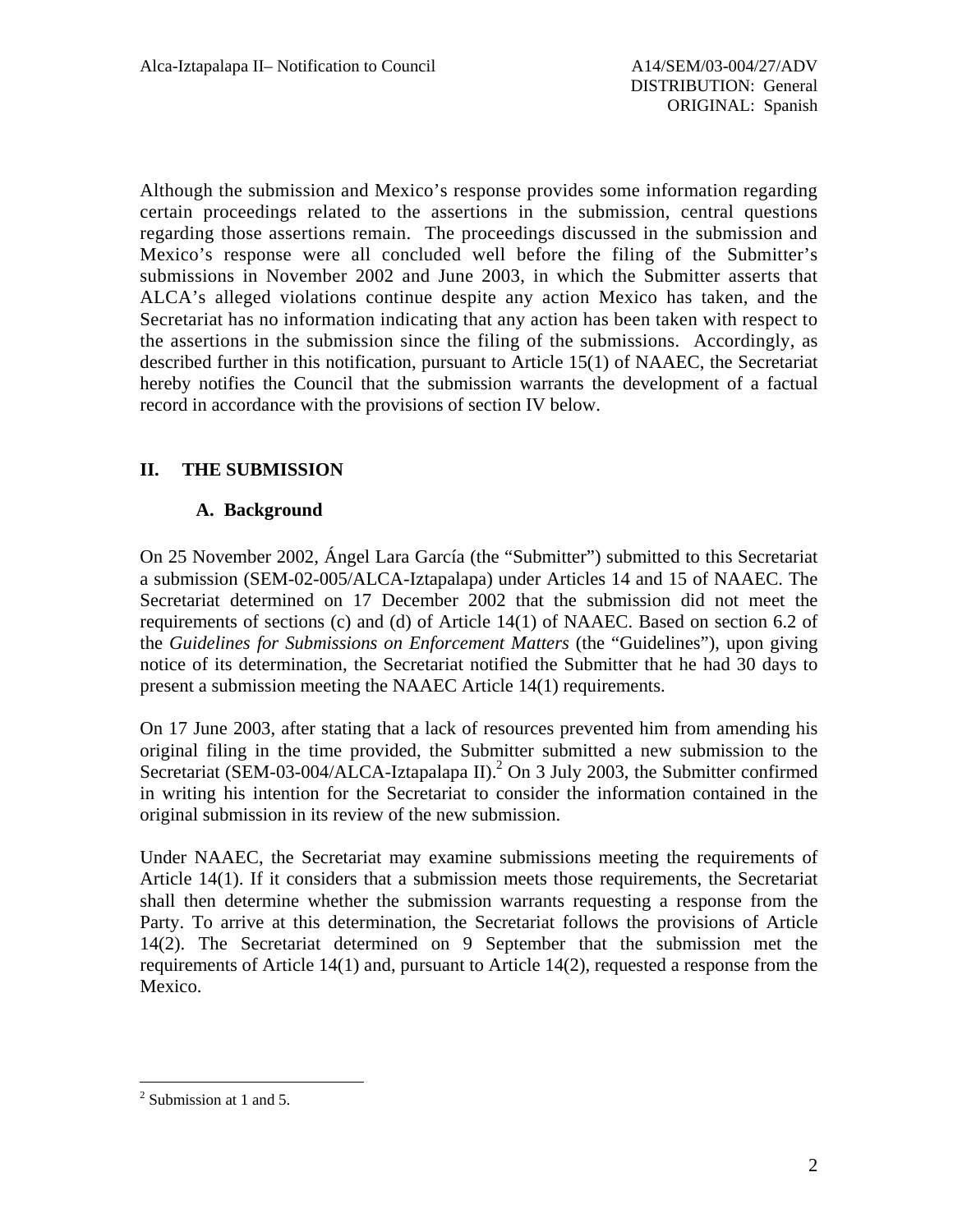#### **B. Summary of the submission**

The Submitter asserts that Mexico is failing to effectively enforce its environmental laws with respect to the operation of a footwear materials factory owned by the company ALCA, SA de CV (ALCA), located on a property neighboring the Submitter's home in the Santa Isabel Industrial neighborhood of Mexico City.<sup>[3](#page-2-0)</sup> The Submitter asserts that the factory's air pollution and ALCA employees' handling of hazardous substances and wastes violate Article 150 of the General Law of Ecological Balance and Environmental Protection (*Ley General del Equilibrio Ecológico y la Protección al Ambiente*— LGEEPA) and Articles 414, first paragraph and 415, Section I of the Federal Penal Code (*Código Penal Federal*—CPF).[4](#page-2-1) In particular, the Submitter asserts that the company is illegally carrying on the storage, disposal and unloading of environmentally harmful hazardous substances without applying prevention and safety measures.<sup>5</sup> The Submitter also claims that ALCA does not apply prevention or safety measures to prevent the atmospheric release or discharge of environmentally harmful gas, smoke, dust or pollutants.<sup>6</sup> The Submitter asserts that the company is failing to manage hazardous materials and wastes in accordance with LGEEPA and the Mexican Official Standards (*Normas Oficiales Mexicanas*—NOMs) issued by the Secretariat of the Environment and Natural Resources (*Secretaría de Medio Ambiente y Recursos Naturales*—Semarnat)[.7](#page-2-4) The Submitter asserts that these alleged violations are causing pollution harming his and his family's health.<sup>8</sup> He further asserts that the Office of the Federal Attorney General for Environmental Protection (*Procuraduría Federal de Protección al Ambiente*—Profepa), despite having found violations during a factory inspection, terminated a citizen complaint filed by the Submitter without taking the actions necessary to stop the alleged violations.<sup>[9](#page-2-6)</sup>

#### **III. SUMMARY OF THE PARTY'S RESPONSE**

In its response, Mexico focuses its arguments on what it claims to be the three principal aspects of the Submission: "a) violation of LGEEPA Article 150 by the company ALCA, SA de CV, as raised in a citizen complaint; b) violation of CPF Article 415, Section I as raised in a criminal complaint; and c) lack of resolution of a proceeding filed with the

<u>.</u>

<span id="page-2-0"></span> $\frac{3}{4}$  Submission at 1, 3 and 4.

<span id="page-2-1"></span> $4$  Submission at 3 and 4.

<span id="page-2-2"></span> $<sup>5</sup>$  Submission at 3, bolded.</sup>

<span id="page-2-3"></span> $<sup>6</sup>$  Ibid.</sup>

<span id="page-2-4"></span> $<sup>7</sup>$  Submission at 4, bolded.</sup>

<span id="page-2-5"></span><sup>&</sup>lt;sup>8</sup> Submission at 2.

<span id="page-2-6"></span><sup>&</sup>lt;sup>9</sup> Submission at 1 and 2, and exhibit: Administrative report of the Undersecretariat for Public Affairs and Rules (*Subsecretaría de Atención Ciudadana and Normatividad*), General Bureau of Public Affairs (*Dirección General de Atención Ciudadana*), Adjunct General Bureau of Public Affairs (*Dirección General Adjunta de Atención Ciudadana*), Assistant Bureau of Direct Attention and Immediate Processing (*Subdirección de Atención Directa and Gestión Inmediata*) of the Secretariat of the Comptroller and Administrative Development (*Secretaría de Contraloría and Desarrollo Administrativo*), dated 23 October 2002.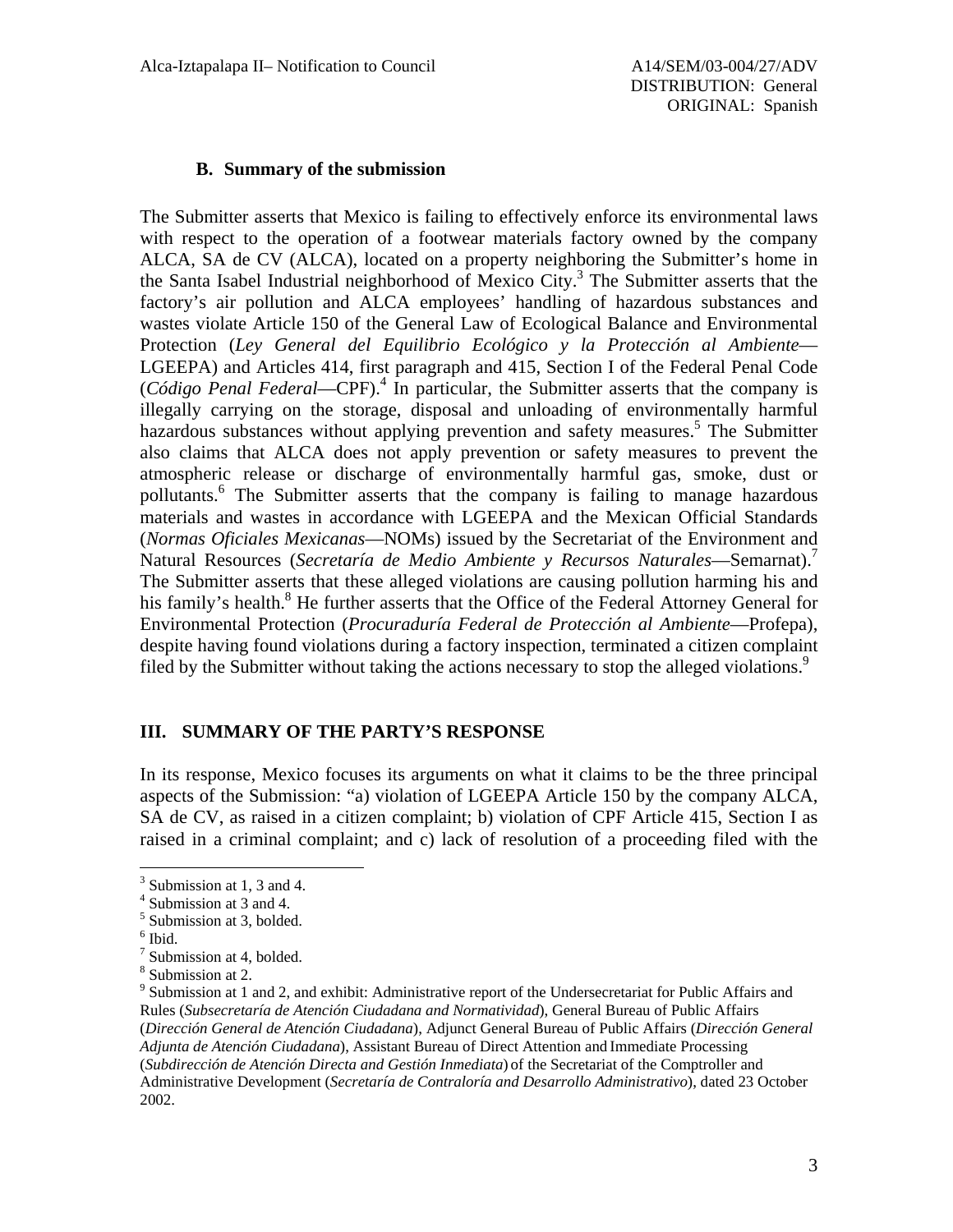Semarnat's Internal Control Agency, claiming 'collusion between inspectors and the company ALCA, to cover up liabilities and thereby avoid involvement of the judicial authority.' $^{\cdot\cdot\cdot10}$  $^{\cdot\cdot\cdot10}$  $^{\cdot\cdot\cdot10}$ 

As regards the alleged failure to enforce LGEEPA Article 150, Mexico refers to the citizen complaint that the Submitter filed on 10 November 1995, but provides no further information because, it claims, the file was lost in a flood in the file room. However, Mexico asserts the process was concluded pursuant to law without initiation of a criminal investigation.<sup>11</sup> In addition, Mexico states that other proceedings were initiated against ALCA, including: 1) a filing dated 10 November 1998 submitted to the Iztapalapa Delegation by the coordinator of the Public Affairs Center (*Casa de Atención Ciudadana*), Omar A. Velasco, who noted the concern of neighbors residing near the company ALCA, SA de CV, which releases toxic gases such as hexane, heptane, styrene, toluene, xidenol, etc.; 2) a citizen complaint dated 19 November 1998 and filed by the same Omar A. Velasco against ALCA, due to toxic gas releases; and 3) a second citizen complaint filed by Ángel Lara García on 14 September 2000.<sup>12</sup> Mexico states that collectively, these proceedings led to an inspection of ALCA on 27 July 2001, during which facts and omissions constituting offenses under LGEEPA, as well as the air pollution, hazardous waste and environmental impact regulations thereunder, were observed. Based on inspection, on 7 September 2001, ALCA was fined 2,421.00 pesos, equivalent to 60 days' minimum salary for the Federal District.<sup>13</sup> Mexico states that on 8 October 2002, after the fine was imposed, all of the citizen complaints were deemed concluded.<sup>[14](#page-3-4)</sup>

As regards the violation of Article 415, paragraph I of the CPF, Mexico refers to a criminal investigation dated 14 March 1999, referenced by the Submitter under folio 4099/FEDEC/97. Mexico explains that this complaint was filed against Roberto Guillermo Álvarez Cabañas, Guillermo Antonio Álvarez Zarraga, Alejandra Verónica Álvarez Zarraga, Eduardo Álvarez Cabañas, and the company ALCA, SA de CV. Mexico states that, based on a technical opinion, it was decided 22 August 2000 not to undertake a criminal action, as the investigations "did not clearly establish a crime as set forth and penalized under Article 415, Section I of the CPF nor the probable liability of the suspects, as we deduce from the acts that although the asserted facts may constitute a crime, it is impossible to determine whether the crime exists due to irreparable material hindrance, because the proof provided is insufficient to evidence the crime."<sup>[15](#page-3-5)</sup>

With respect to the lack of resolution of a proceeding filed with the Semarnat Internal Control Agency, Mexico states that the proceedings begun by the Submitter against Profepa officials were concluded without the imposition of penalty because sufficient

<span id="page-3-0"></span> $10$  Party's response at 1.

<span id="page-3-1"></span>

<span id="page-3-2"></span>

<span id="page-3-3"></span>

<span id="page-3-5"></span><span id="page-3-4"></span>

<sup>&</sup>lt;sup>11</sup> Party's response at 2.<br><sup>12</sup> Party's response at 2 and 3.<br><sup>13</sup> Party's response at 3, 4, 5 and 6.<br><sup>15</sup> Party's response at 3, 4, 5 and 6.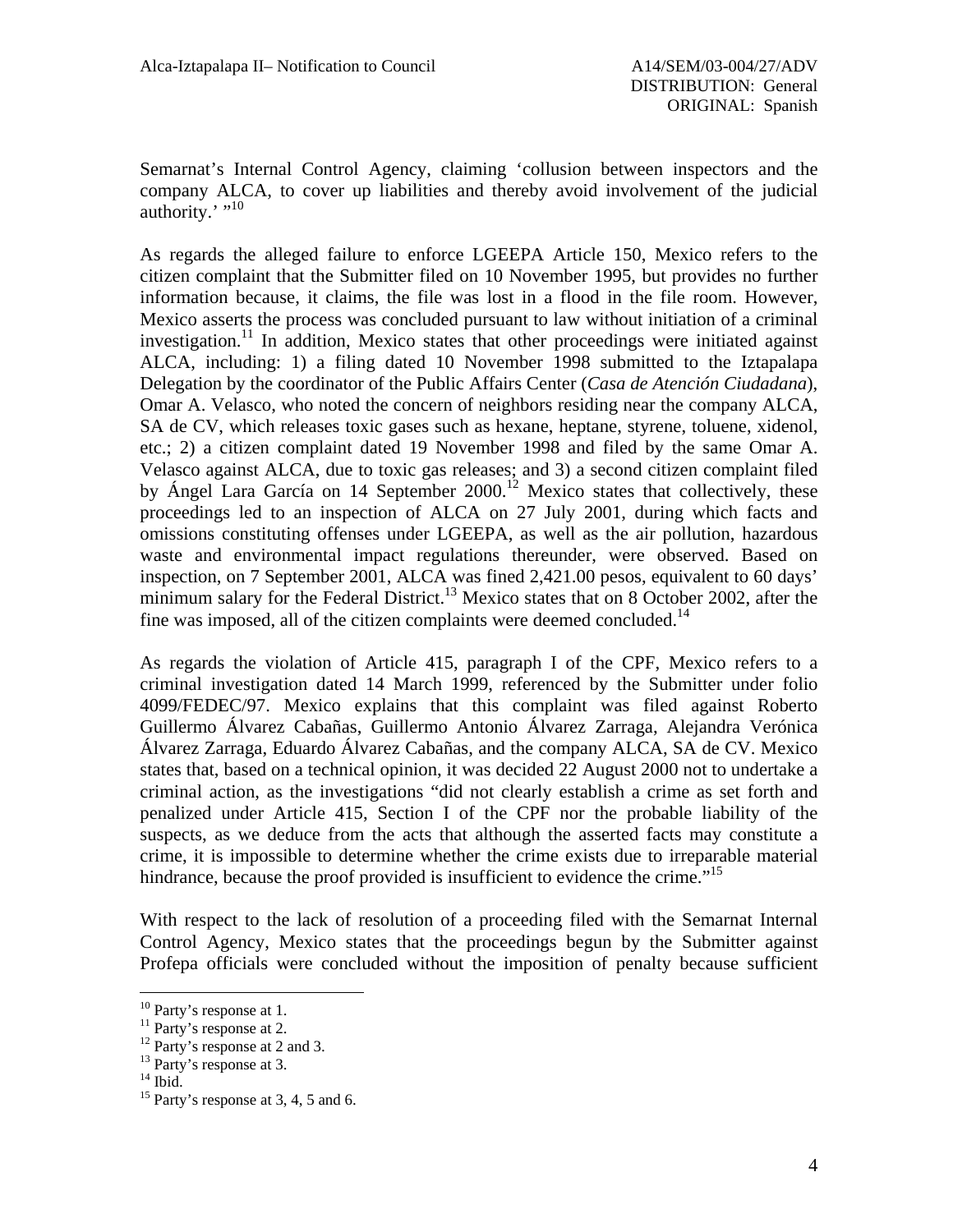evidence of the public servants' alleged liability was not found. Mexico provides no further comment or documentary evidence in this regard, arguing that this information was deemed confidential under Article 13, Section V of the Federal Law of Transparency and Access to Governmental Public Information (*Ley Federal de Transparencia y Acceso a la Información Pública Gubernamental*—LFTAIPG)[16](#page-4-0) and Article 26 of the Regulation thereunder.<sup>17</sup> The Internal Control Agency classified the information as confidential.

# **IV. ANALYSIS**

1

## **A. Introduction**

<span id="page-4-4"></span>This notification corresponds to the process stages set forth in Articles 14(3) and 15(1) of NAAEC. Previously, on 9 September 2003, the Secretariat determined that the submission met all requirements under Article 14(1) (a)-(f) of NAAEC.<sup>18</sup> The Secretariat then proceeded to evaluate the submission based on the NAAEC Article 14(2) criteria, concluding that the Submission warranted requesting a response from the Party, which was received on 21 November 2003 as noted above. Consistent with Article 15(1), the Secretariat presents below the reasons why it considers this submission to warrant the development of a factual record.

### **B. Analysis of the reasons why the development of a factual record is warranted**

In its response, although Mexico explains certain proceedings undertaken with respect to the company ALCA, it does not provide a comprehensive set of information with respect to the assertions contained in the submission to the effect that ALCA's air pollution releases and handling of hazardous substances and wastes violate Article 150 of the LGEEPA<sup>19</sup> and Articles 414, first paragraph and 415, Section I of the CPF.<sup>20</sup> In

<span id="page-4-2"></span>

<span id="page-4-0"></span><sup>&</sup>lt;sup>16</sup> Article 13. Information may be classified as reserved when it may: [...]

V. Cause serious harm to the activities to verify compliance with the law, the prevention or prosecution of crimes, the administration of justice, collections fromtaxpayers, immigration control operations, and

<span id="page-4-1"></span>Article 26. The heads of the administrative units of agencies and entities shall classify information at the time that:

The information is generated, obtained, acquired or processed, or

An information access request is received, in the case of documents not previously classified.

The classification may refer to a file or to a document.<br><sup>18</sup> SEM-03-004 (ALCA-Iztapalapa II), Article 14(1) determination (9 September 2003).

<span id="page-4-3"></span><sup>&</sup>lt;sup>19</sup> LGEEPA Article 150. Hazardous materials and wastes must be handled in accordance with this law, the Regulations hereof and any Mexican Official Standardsissued by the Secretariat, on prior opinion of the Secretariats of Trade and Industrial Development, of Health, of Energy, of Communications and Transportation, of the Navy, and of the Interior. The regulation of the handling of these materials and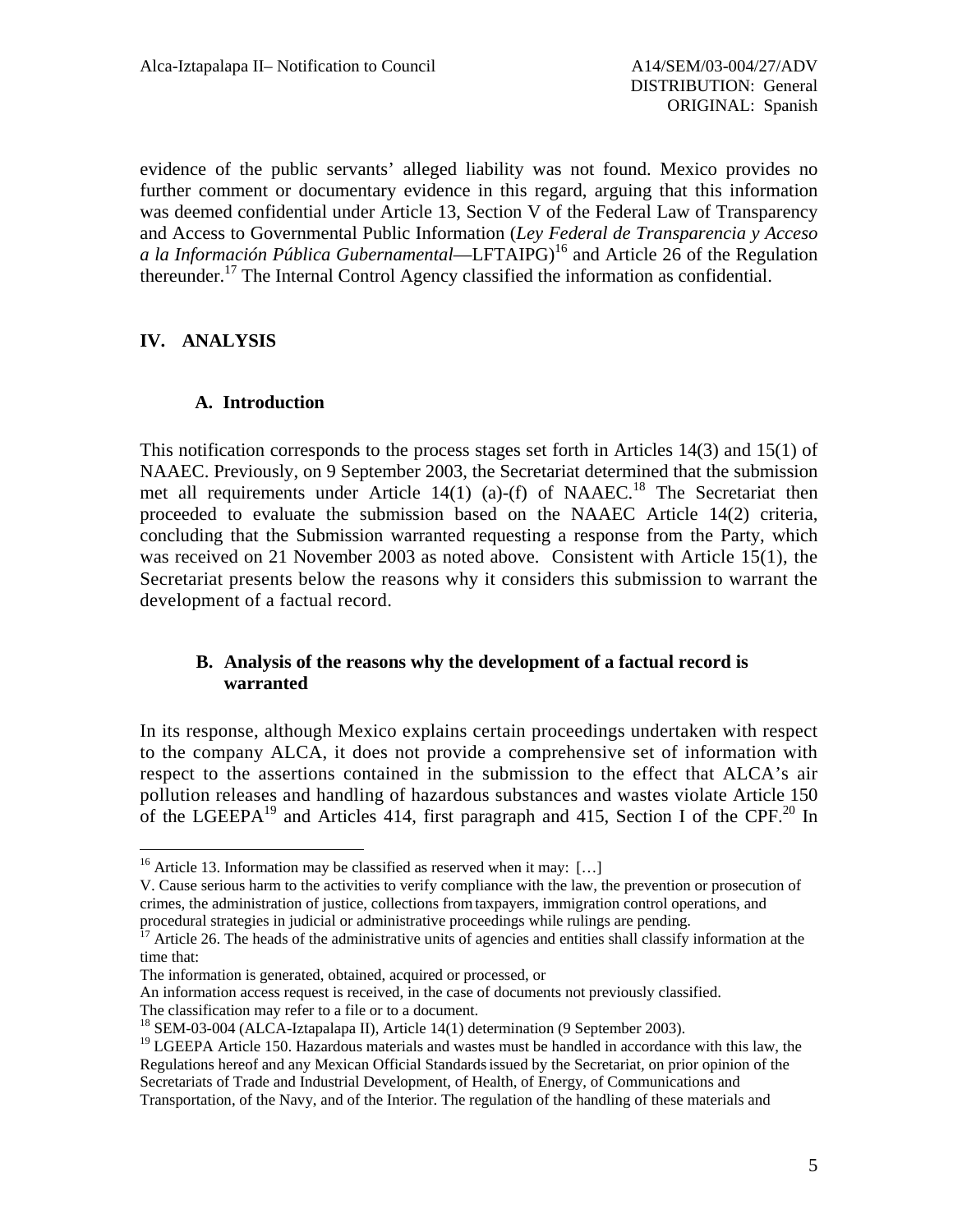$\overline{a}$ 

particular, it does not discuss whether ALCA, without applying prevention and safety measures: i) carries on the storage, disposal and unloading of environmentally harmful hazardous substances; ii) releases or discharges environmentally harmful gas, smoke, dust or pollutants into the atmosphere; or iii) is failing to handle hazardous materials and waste in accordance with the LGEEPA and the environmental NOMs issued by Semarnat.

In its response, Mexico refers to the citizen complaint filed by the Submitter on 10 November 1995 (file number 512/1166/09). Mexico states that the file for this citizen

The Regulations and Mexican Official Standards to which the preceding paragraph refers shall contain criteria and lists identifying and classifying hazardous materials and wastes by their degree of hazard, consider the characteristics and volumes thereof, and differentiating those of high and low hazard. The Secretariat is responsible for the regulation and control of hazardous materials and wastes.

Furthermore, in coordination with the secretariats to which this article refers, the Secretariat shall issue the Mexican Official Standards establishing the requirements for the labeling and containment of hazardous materials and wastes and for risk assessment and information on contingencies and accidents that may occur in the handling thereof, particularly in the case of chemical substances.<br><sup>20</sup> CPF Article 414. A penalty of one to nine years of imprisonment and from 300 to 3,000 days' fine shall

be imposed on anyone who illegally, or without applying the prevention or safety measures, undertakes the production, storage, traffic, importation or exportation, transport, abandonment, disposal, discharge, or any other activity with substances deemed hazardous due to their corrosive, reactive, explosive, toxic,

flammable, radioactive or other similar characteristics, or so orders or authorizes, causing damage to natural resources, flora, fauna, the ecosystems, water quality, the soil, the subsoil, or the environment.

The same penalty shall apply to persons who illegally undertake the actions with the substances listed in the preceding paragraph, or with ozone-depleting substances, causing a risk of harm to natural resources, flora, fauna, the ecosystems, water quality or the environment.

In the case that the activities to which the preceding paragraphs refer are undertaken in a protected nature area, the penalty of imprisonment shall increase by up to three years and the economic penalty shall increase by up to 1,000 days' fine, except for activities undertaken with ozone-depleting substances.

When the actions referenced in the first and second paragraphs of this article are undertaken in urban zones with used oils or ozone-depleting substances in amounts not exceeding 200 liters, or with waste deemed hazardous by reason of its biological-infectious characteristics, half the penalty set forth in this article shall apply, except in the case of repeat offenses with amounts lower than those provided when they exceed such amount.

Article 415. A penalty of from one to nine years' imprisonment and from three hundred to three thousand days' fine shall be imposed on anyone who, without applying the prevention or safety measures:

I. Emits, releases or discharges into the atmosphere, or who so authorizes or orders, gases, smokes, dusts or pollutants that cause harm to the natural resources, the fauna, the flora, the ecosystems or the environment, provided that such emissions derive from fixed sources under federal jurisdiction, in accordance with the provisions of the General Law of Ecological Equilibrium and Environmental Protection, or

II. Generates emissions of noise, vibrations, thermal energy or light from sources under federal jurisdiction, in accordance with the law set forth in the preceding section, causing harm to the natural resources, the flora, the fauna, the ecosystems or the environment.

The same penalties shall apply to anyone who illegally undertakes the activities described in the foregoing sections causing a risk to the natural resources, the flora, the fauna, the ecosystems or the environment. In the case that the activities to which this article refers are undertaken in a protected nature area, the penalty of imprisonment shall increase by up to three years and the economic penalty shall increase by up to 1,000 days' fine.

substances shall include, as applicable, the use, collection, storage, transport, reuse, recycling, treatment and disposal thereof.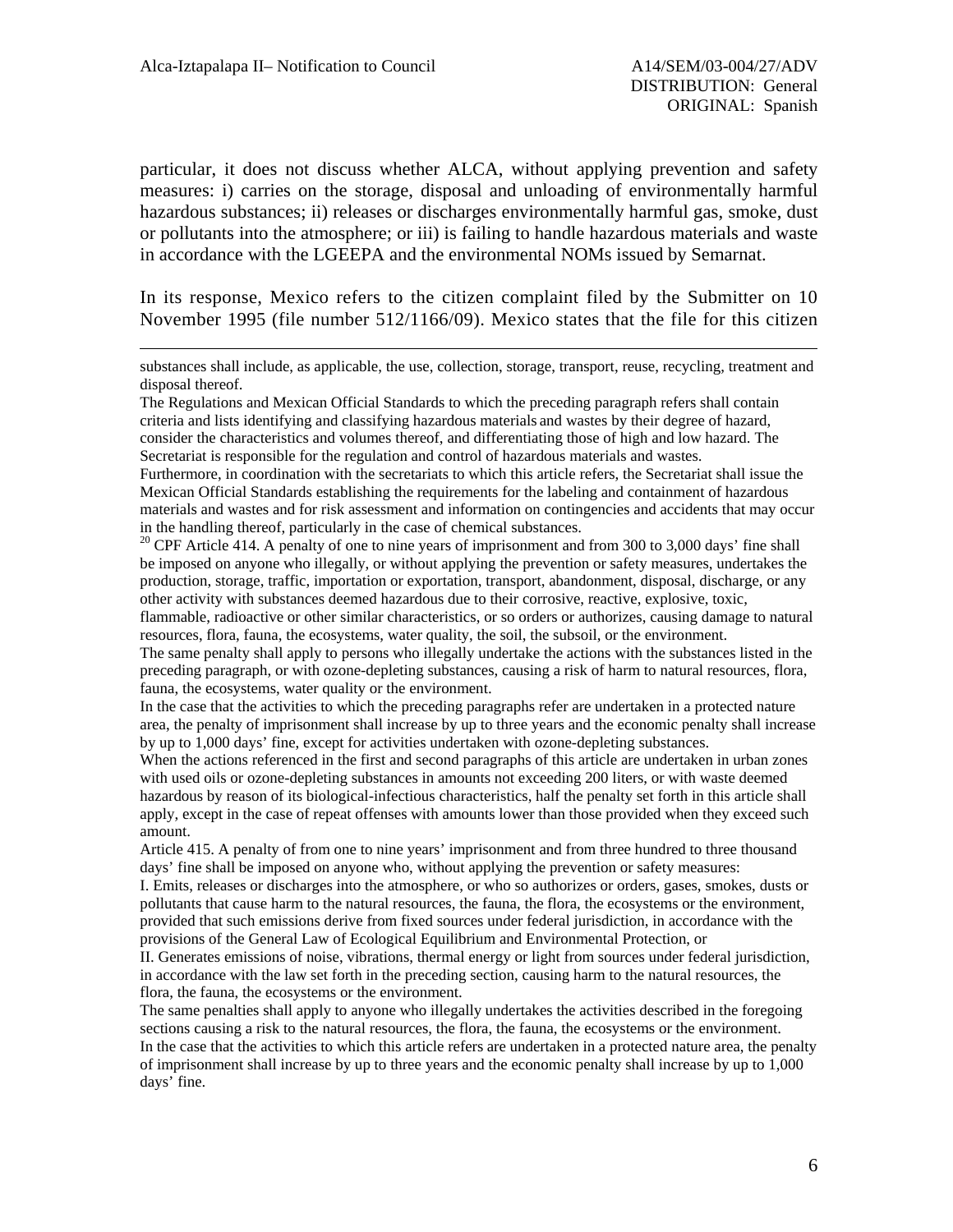complaint was lost in a file room flooding and then refers to other proceedings filed by Omar Velasco on 10 and 19 November 1998, which were joined with a second complaint filed by Ángel Lara García on 14 September 2000. These three proceedings led to a fine against ALCA of 2,421.00 pesos on 7 September 2001. Lastly, the Party refers to criminal investigation 4099/FEDEC/97, presented by the Submitter on 14 March 1997, which resulted in no criminal action pursuant to ruling number 1039/2000 dated 22 August 2000.

Although the information Mexico provides in its response and the attachments to it present some information regarding certain proceedings related to the assertions in the submission concerning Article 150 of LGEEPA and Articles 414, first paragraph and 415, Section I of the CPF, central questions regarding those assertions remain. First, the proceedings discussed in Mexico's response were all concluded well before the filing of the Submitter's submissions in November 2002 and June 2003, in which the Submitter asserts that ALCA's alleged violations continue despite any action Mexico has taken. Mexico provides no information regarding any action it has taken with respect to possible environmental violations since the filing of the submissions.

Further, the Secretariat notes that the documents attached to the Submission include a document issued on 14 February 2002 by the Profepa General Bureau of Environmental Complaints and Public Participation (*Dirección General de Denuncias Ambientales, Quejas y Participación Social*),<sup>21</sup> which cites certain actions undertaken by the authority with respect to ALCA:

- It refers to a citizen complaint filed 5 October 1994 by Ángel Soto Medina, resulting in an inspection visit on 7 December 1994, in which various infractions of federal environmental rules were found. As a result of the inspection, the temporary partial closing of pollution sources was imposed as a safety measure, lifted on 14 August 1996.
- By reason of a citizen complaint filed by Ángel Lara García on 13 January 1997, an inspection visit was performed on 10 March 1997, and given the company's observed noncompliance, on 5 September 1997 an administrative ruling was entered, imposing a fine of 21,160.00 pesos and ordering the undertaking of various corrective measures.
- An inspection visit was carried out on 17 February 2000, finding irregularities regarding hazardous waste generation.
- An inspection visit on 27 July 2001 found possible offenses regarded hazardous waste, risk and air pollution.

 $\overline{a}$ 

<span id="page-6-0"></span><sup>&</sup>lt;sup>21</sup> Ruling No. DG/094/DI/167/2002, FOLIO 027/4/98/2, dated 14 February 2002, issued by the General Bureau of Environmental Complaints and Public Participation, signed by General Director Edgar del Villar Alvelais.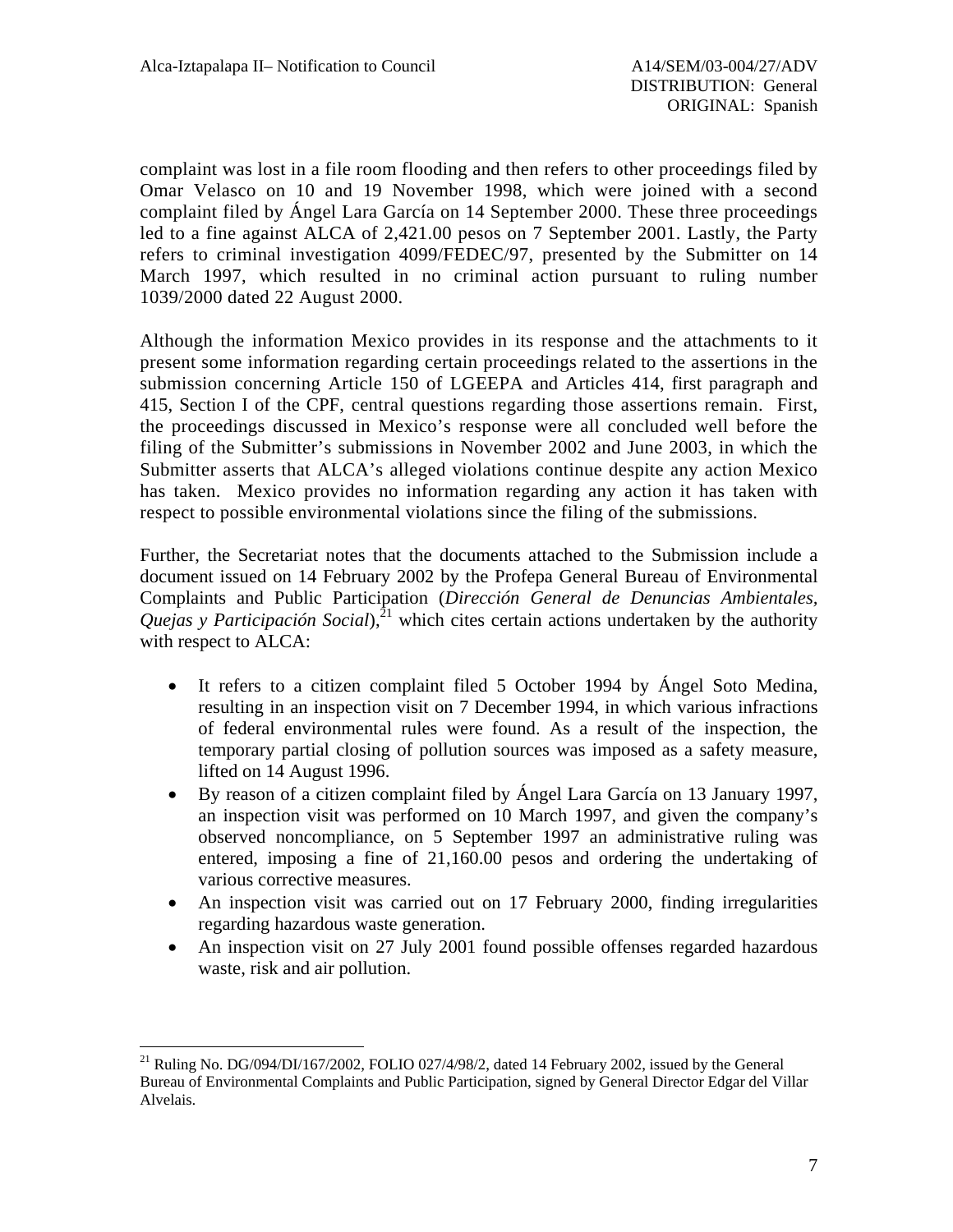In its response, Mexico provided information only with respect to the last proceeding listed in the Profepa document.

The information provided in the Submission and Mexico's response give some idea as to the history of penalties imposed on ALCA and the complaint and inspection processes carried out with respect to ALCA's operations since 1994. The penalties against ALCA range from the imposition of safety measures, such as the temporary partial closing of its pollution sources, to monetary sanctions.

However, while the information provided by the Submitter shows signs of pollution and health and environmental risks derived from ALCA operations, the respective information provided by Mexico is incomplete. For example, Exhibit 11 to Mexico's response, consisting of a "technical opinion with respect to the advice not to exercise criminal action made by agents of the Public Prosecutor (*Ministerio Público*) assigned to the General Bureau of Criminal Proceeding Control (*Dirección General de Control de Procedimientos Penales*)" is not a complete copy of that document, which purports to disprove the existence of environmental crimes committed by ALCA.

Article 161 of the LGEEPA provides: "The Secretariat shall carry on acts of inspection and oversight of compliance with the provisions contained in this law, and of all provisions hereunder."[22](#page-7-0) Although Mexico has undertaken some inspection and oversight activities, the fact that the Submitter asserts that alleged environmental violations continue despite those activities, compounded with the history of complaints and inspections against ALCA and the penalties thereon since 1994, persuade the Secretariat that a factual record is warranted. Development of a factual record would provide an opportunity to present a detailed and up-to-date set of facts regarding ALCA's alleged environmental violations, the various citizen complaints and proceedings that have arisen in connection with those alleged violations, the actual conduct of inspections and investigations undertaken, and the alleged failure of those proceedings to prevent ALCA's alleged violations from continuing. More specifically, a factual record would contribute not only to allowing for a determination of whether ALCA's air pollution releases and handling of hazardous substances and wastes violated the legal provisions set forth in the Submission, $^{23}$  but also to analyzing how and whether follow-up actions and measures intended to prevent repeat offenses were implemented.

A factual record on this submission would enable an analysis of Mexico's actions in undertaking important inspection and oversight proceedings, following through on each proceeding and determining measures to prevent repeat offenses. This focus would

<span id="page-7-0"></span><sup>&</sup>lt;sup>22</sup> LGEEPA Article 161.

<span id="page-7-1"></span> $^{23}$  LGEEPA Article 150 and CPF Articles 414, first paragraph and 415, Section I, particularly regarding the application of prevention and safety measures, to prevent: (i) the storage, disposal and unloading of environmentally harmful hazardous substances; (ii) the atmospheric release or discharge of environmentally harmful gas, smoke, dust or pollutants, or (iii) whether hazardous materials and wastes are being handled in accordance with LGEEPA and the environmental NOMs issued by Semarnat.